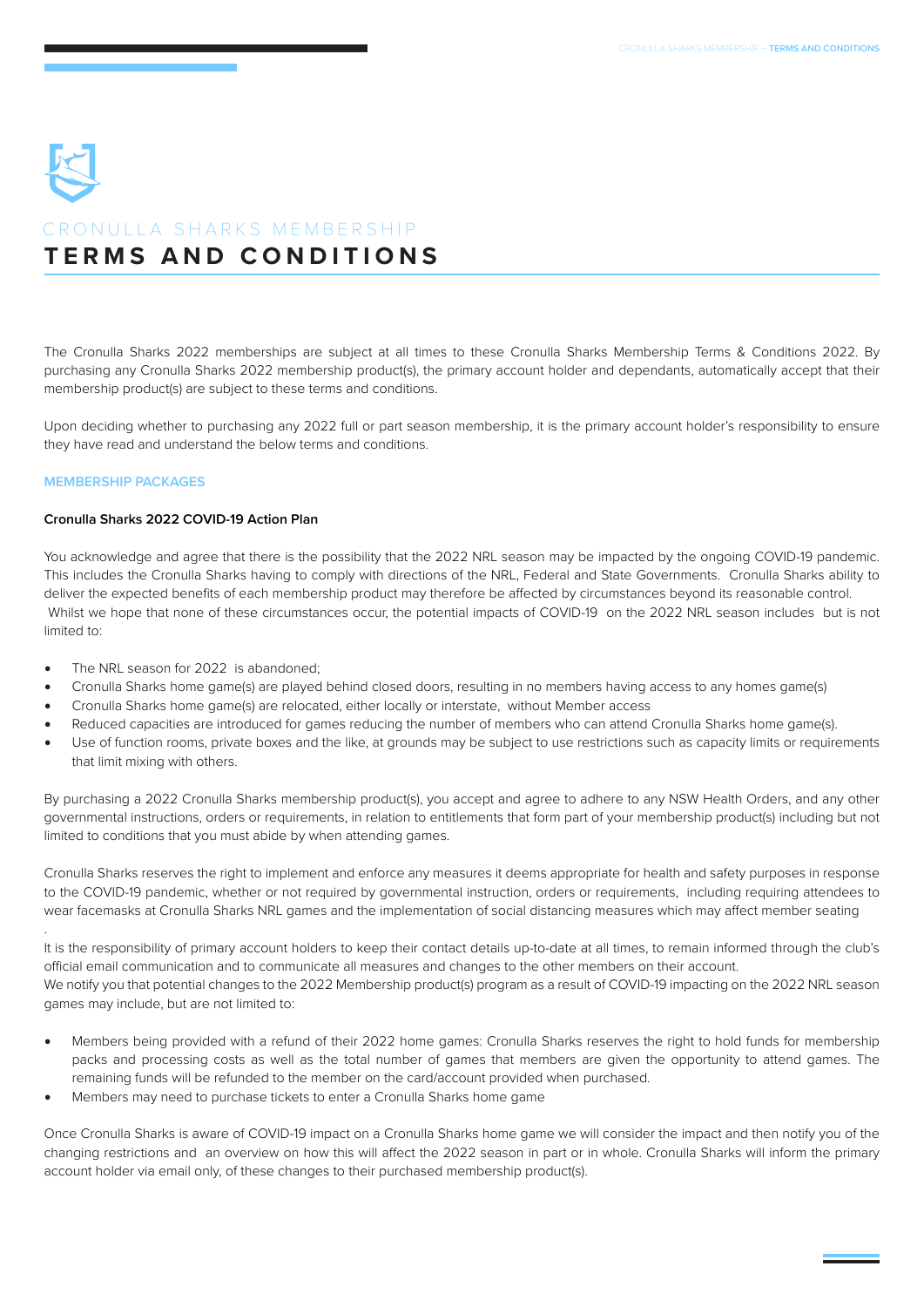Benefits and conditions of Membership are subject to change and are at the discretion of the Cronulla Sharks.

1. The Cronulla Sharks Membership Card remains the property of Cronulla Sharks. Membership cards may not be sold, exploited for commercial use or used for promotional purposes or campaigns without the express written prior written permission of Cronulla Sharks.

2. If you pay your Membership fees by credit or debit card, unless you elect to opt out of the Rolling Renewal Program (automatic renewal) in accordance with directions issued by the club from time to time, you authorise Cronulla Sharks to automatically renew your membership each season into the same seat (if applicable) and package (or a reasonably comparable package) and to deduct the applicable Membership fees from the credit or debit card used to purchase your previous membership.

3. If you participate in the Rolling Renewal Program, Cronulla Sharks will contact you prior to processing any renewal. You will have 14 days from the date of the club's notice to advise of any changes or upgrades you wish to make to your Membership product package, **or to notify**  Cronulla Sharks in writing if you do not wish to rollover your Membership for the next season. Strict timeframes apply. If you do not notify the club that you do not wish to rollover your Membership during this period, you will be taken to have agreed to your Membership being rolled over and the relevant payment will be processed.

## **4. CANCELLATION AND REFUND POLICY**

In exceptional circumstances, if a Member wishes to cancel their membership, the Club will advise the Member to submit a written request to the Membership Department via email to members@sharks.com.au for consideration at its absolute discretion. If the fulfilment items have been sent prior to the request for cancellation, the membership product will not be cancelled or refunded, subject to any requirement at law including without limitation the Australian Consumer Law.

Subject to any requirement of Australian Consumer Law, once a membership has been purchased, memberships are non-refundable. Subject to the Australian Consumer Law, there will be no refunds available if you wish to terminate your membership prior to the end of your agreement on 30 September 2022.

Nothing in these terms and conditions excludes, restricts or modifies any guarantees or Cronulla Sharks liability for them which are imposed or implied by any statute, including but not limited to the Competition and Consumer Act 2010 (Cth) and which by statute cannot be excluded, restricted or modified. Any limitations or exclusions in these terms and conditions are made only to the extent that Cronulla Sharks may legally do so.

5. Cronulla Sharks will use its reasonable endeavours to provide all deliverables as outlined in each Membership Package for the 2022 Season. However, where there are any restrictions on providing deliverables that are outside of the reasonable control of Cronulla Sharks, e.g. Federal or State issued COVID-19 Protocols/Restrictions, then Cronulla Sharks will do its best to provide a deliverable to a similar value, subject to acceptance by the Member. If the Member does not agree to the alternative deliverable, then they will be entitled to claim a refund or a credit of the value of the deliverable unable to be provided.

6. It is the responsibility of the Member to notify Cronulla Sharks should their details change, including issuing or withdrawal of concession status, ineligibility for Junior Membership entitlements, contact details or any relevant information that could affect their Membership with Cronulla Sharks.

7. The Membership purchased is applicable to the 2022 season only. The price of a 2022 Membership will not be reduced for new applicants wishing to join at any time once the season is underway.

8. All Membership prices for the 2022 season are GST inclusive.

9. 2022 Cronulla Sharks Members may renew into the equivalent package they had for the 2021 season online or via telephone. In doing so, you are accepting these Cronulla Sharks Membership Terms & Conditions 2022 as being the terms and conditions applicable to your Membership Package.

10. The Club cannot accept any responsibility for Membership cards that are lost. Lost Membership cards must be reported to Cronulla Sharks Membership on 1300 742 757 and will incur a replacement fee of \$10. Members who have their Membership card stolen or destroyed may be required to supply the club with a statutory declaration. Replacement cards cannot be issued on game day. All lost, stolen and damaged Membership cards will have their original barcodes cancelled and a new barcode will be issued with the new Membership card.

11. Cronulla Sharks reserves the right to refuse an application. The Club also reserves the right to suspend or cancel a Membership, without refund, to any Member in breach of these terms and conditions. Cronulla Sharks Members are also in addition to these terms and conditions subject to the rules and regulations/conditions of entry of the stadium they are attending. Breach of these rules/conditions may result in eviction from the stadium and/or cancellation of their Cronulla Sharks Membership at the discretion of the club.